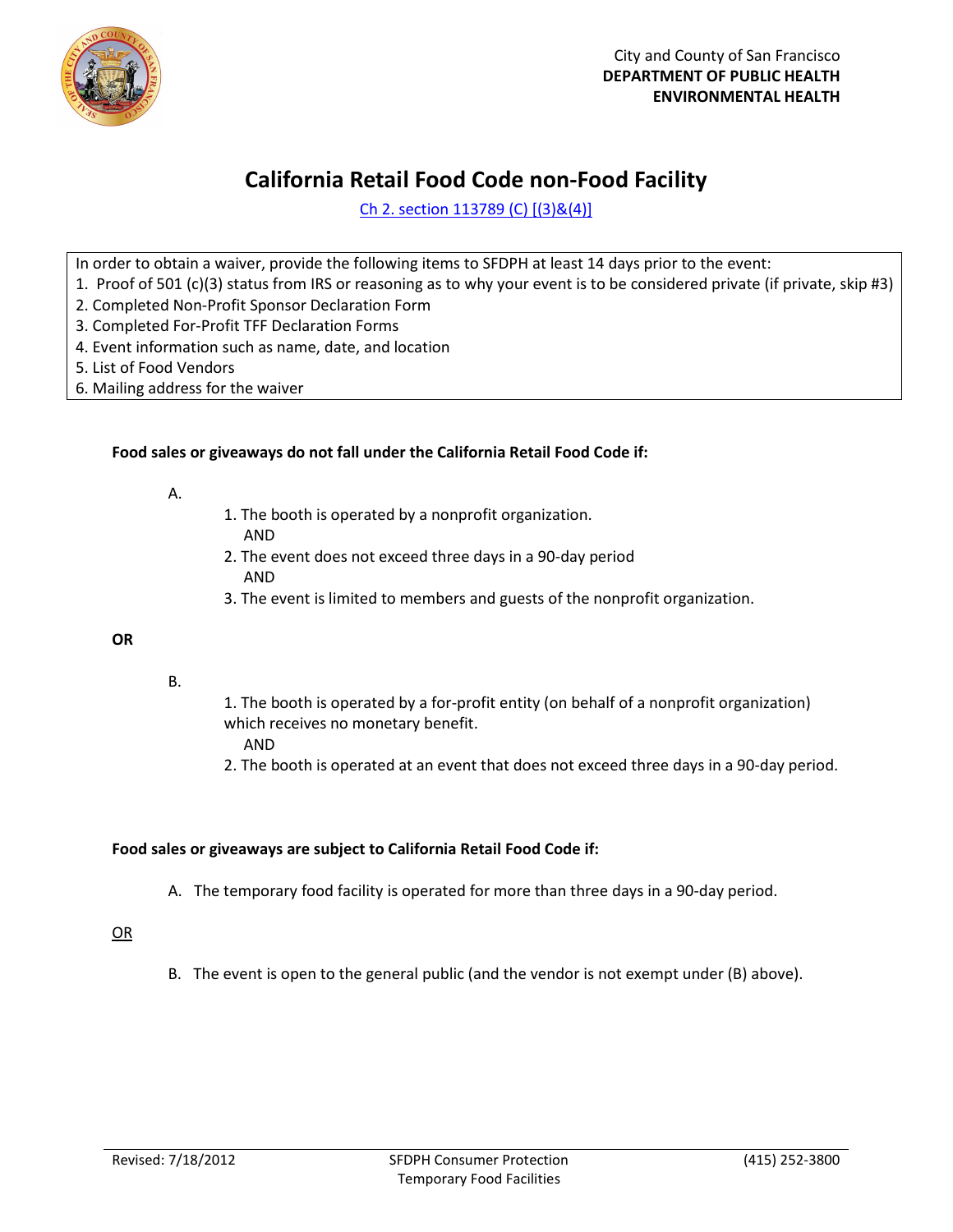

### **Declaration of Non-Profit Sponsor**

This form is to be completed by the Sponsor/Organizer who represents the non-profit organization receiving benefit from the temporary event. Collect the For-Profit Declaration from each participating business/concessionaire who is donating all proceeds, food and beverage, and labor to the non-profit organization and provide to SFDPH when applying for a waiver.

| This form is to certify:                      |                                                                                                                                                                                                                                                                                                                                                                                                                                                                                                                                                                                                                                                                                                                                                                    |                                             |                   |  |
|-----------------------------------------------|--------------------------------------------------------------------------------------------------------------------------------------------------------------------------------------------------------------------------------------------------------------------------------------------------------------------------------------------------------------------------------------------------------------------------------------------------------------------------------------------------------------------------------------------------------------------------------------------------------------------------------------------------------------------------------------------------------------------------------------------------------------------|---------------------------------------------|-------------------|--|
|                                               |                                                                                                                                                                                                                                                                                                                                                                                                                                                                                                                                                                                                                                                                                                                                                                    | Name of Non-Profit Association/Organization |                   |  |
| <b>Mailing Address:</b>                       |                                                                                                                                                                                                                                                                                                                                                                                                                                                                                                                                                                                                                                                                                                                                                                    |                                             |                   |  |
| City:                                         |                                                                                                                                                                                                                                                                                                                                                                                                                                                                                                                                                                                                                                                                                                                                                                    | State:                                      | Zip:              |  |
| Phone:                                        | <u> 1980 - Johann Barbara, martin a</u>                                                                                                                                                                                                                                                                                                                                                                                                                                                                                                                                                                                                                                                                                                                            | Fax:                                        |                   |  |
| Tax ID Number:                                |                                                                                                                                                                                                                                                                                                                                                                                                                                                                                                                                                                                                                                                                                                                                                                    | Tax Exempt Status:                          |                   |  |
| <b>Business Registration #:</b>               |                                                                                                                                                                                                                                                                                                                                                                                                                                                                                                                                                                                                                                                                                                                                                                    | State Board of Equalization #:              |                   |  |
| receives benefit from:                        |                                                                                                                                                                                                                                                                                                                                                                                                                                                                                                                                                                                                                                                                                                                                                                    |                                             |                   |  |
|                                               |                                                                                                                                                                                                                                                                                                                                                                                                                                                                                                                                                                                                                                                                                                                                                                    |                                             |                   |  |
|                                               |                                                                                                                                                                                                                                                                                                                                                                                                                                                                                                                                                                                                                                                                                                                                                                    |                                             |                   |  |
|                                               |                                                                                                                                                                                                                                                                                                                                                                                                                                                                                                                                                                                                                                                                                                                                                                    |                                             |                   |  |
|                                               | Name of For-Profit TFF(s)                                                                                                                                                                                                                                                                                                                                                                                                                                                                                                                                                                                                                                                                                                                                          |                                             |                   |  |
|                                               |                                                                                                                                                                                                                                                                                                                                                                                                                                                                                                                                                                                                                                                                                                                                                                    |                                             |                   |  |
| intending to distribute<br>food/beverages at: |                                                                                                                                                                                                                                                                                                                                                                                                                                                                                                                                                                                                                                                                                                                                                                    |                                             |                   |  |
|                                               |                                                                                                                                                                                                                                                                                                                                                                                                                                                                                                                                                                                                                                                                                                                                                                    | Name of Temporary Event                     |                   |  |
| located at:                                   |                                                                                                                                                                                                                                                                                                                                                                                                                                                                                                                                                                                                                                                                                                                                                                    |                                             | San Francisco, CA |  |
|                                               | Location of Temporary Event                                                                                                                                                                                                                                                                                                                                                                                                                                                                                                                                                                                                                                                                                                                                        |                                             |                   |  |
| on:                                           |                                                                                                                                                                                                                                                                                                                                                                                                                                                                                                                                                                                                                                                                                                                                                                    |                                             |                   |  |
|                                               | Date(s) of Temporary Event (not to exceed 3 days in 90-day period)                                                                                                                                                                                                                                                                                                                                                                                                                                                                                                                                                                                                                                                                                                 |                                             |                   |  |
| all of the above as true and correct.         | As the event Sponsor/Organizer, it is my understanding that all food and beverage distribution at this<br>event will receive no monetary benefit and those For-Profit TFF(s) will donate all proceeds, donate all<br>labor, and donate all food to the Non-Profit Sponsor. Based on the special status of this event, food<br>distributions will be exempt from obtaining a SFDPH Permit. I recognize my part in ensuring food safety<br>at the event by organizing the site appropriately, distributing food safety requirements and checklist,<br>ensuring a potable water source, providing an approved waste system, and if necessary, obtaining fire<br>safety approvals. I have read and understood my responsibilities as the sponsor/organizer and declare |                                             |                   |  |

| <b>Applicant Signature:</b> |                                  | Date:          |  |
|-----------------------------|----------------------------------|----------------|--|
| Printed Name:               |                                  |                |  |
| Revised: 07/18/2012         | <b>SFDPH Consumer Protection</b> | (415) 252-3800 |  |

Temporary Food Facilities